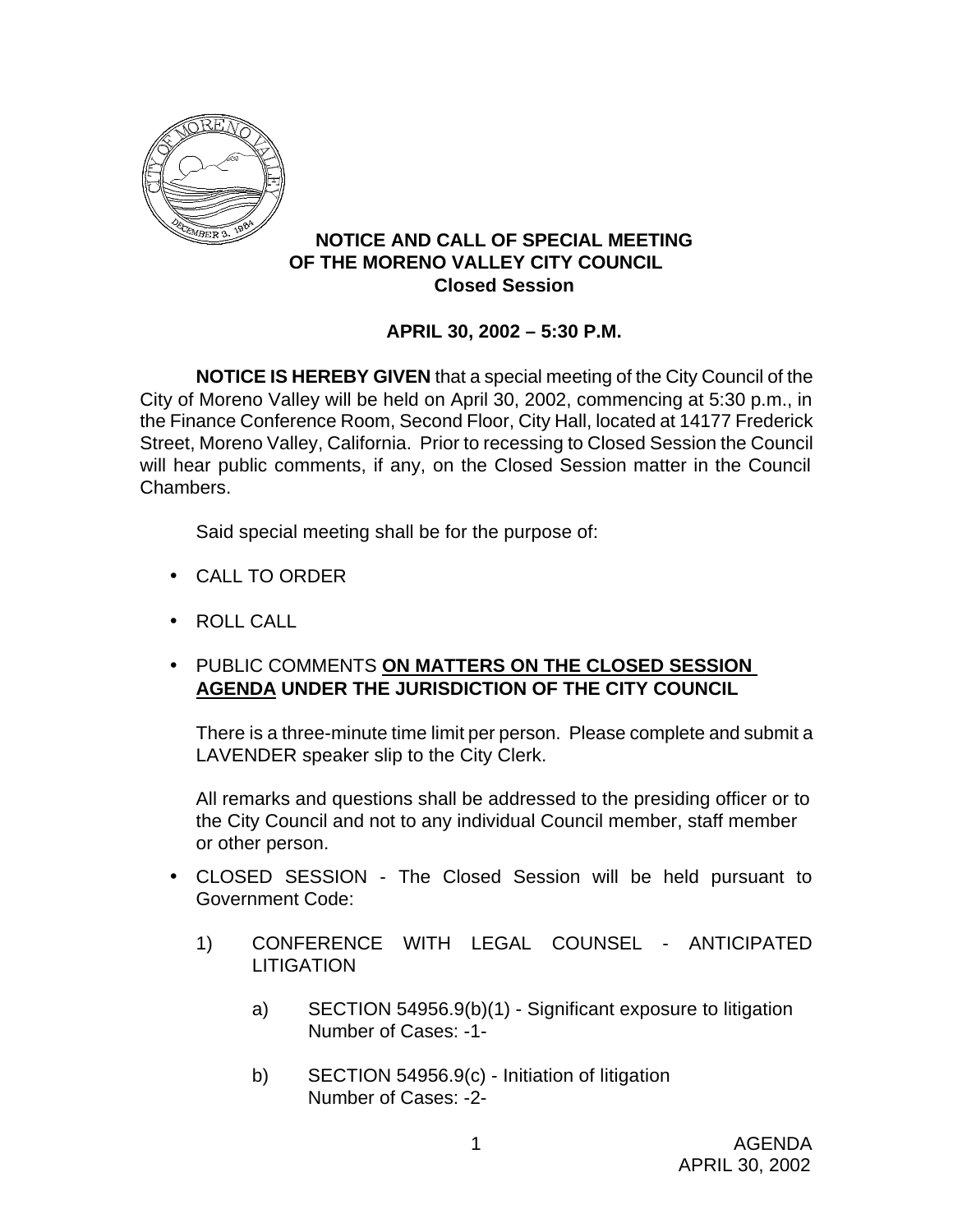- 2) SECTION 54957.6 –LABOR NEGOTIATIONS Agency Negotiator: Gene Rogers Employee Organization: MVCEA & MVMA
- **REPORT OF ACTION FROM CLOSED SESSION BY CITY ATTORNEY, IF ANY**

• **ADJOURN** to Quasi-Judicial Hearing to be held at 6:30 p.m. in the Council Chamber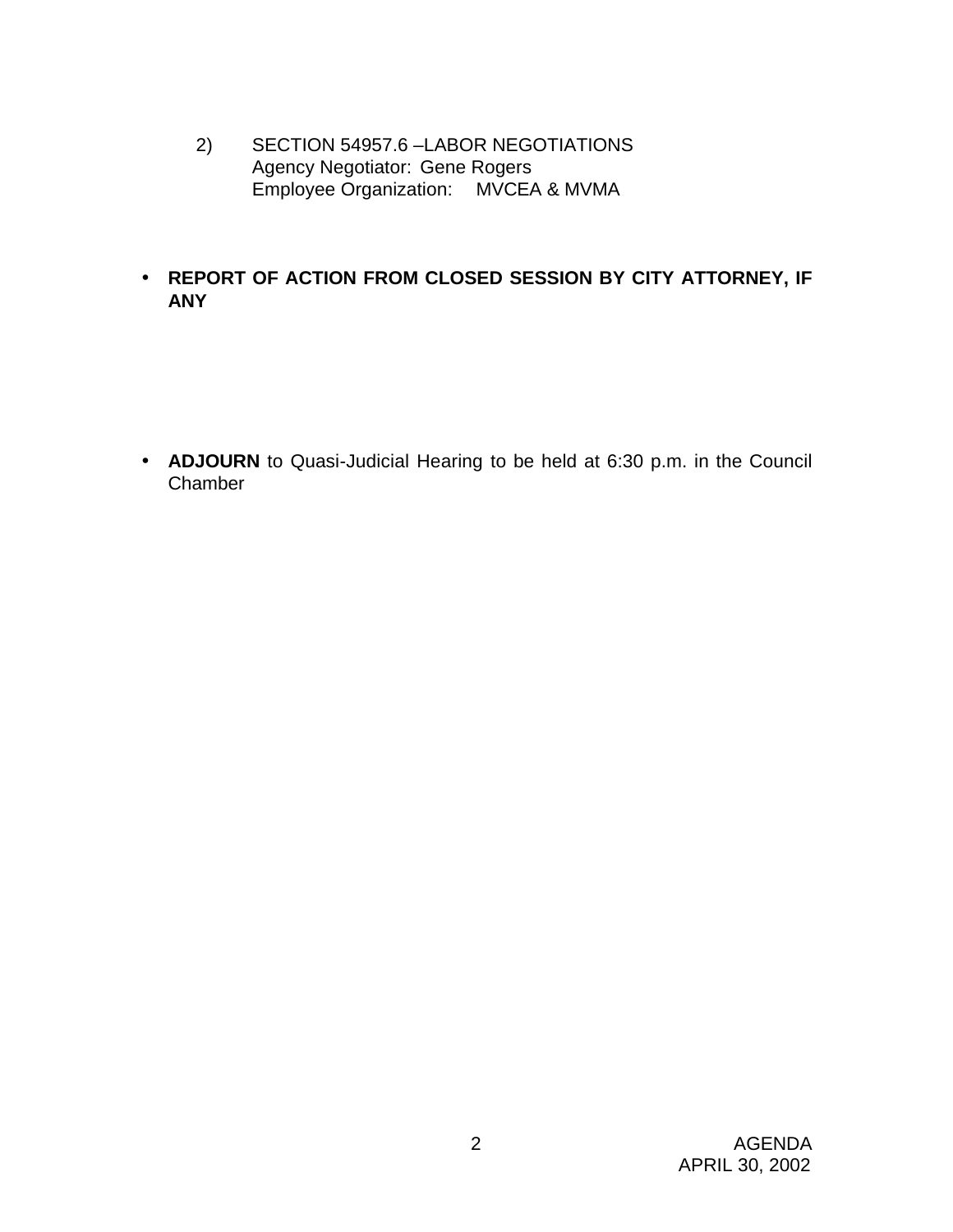• PUBLIC COMMENTS **ON MATTERS ON THE AGENDA** WILL BE TAKEN UP AS THE ITEM IS CALLED FOR BUSINESS, BETWEEN STAFF'S REPORT AND CITY COUNCIL DELIBERATION (SPEAKER SLIPS MAY BE TURNED IN UNTILTHE ITEM IS CALLED FOR BUSINESS.) Those wishing to speak should submit a BLUE speaker slip to the Bailiff. There is a THREE-minute limit per person.

All remarks and questions shall be addressed to the presiding officer or to the City Council and not to any individual Council member, staff member or other person.

- F1. HEARING REGARDING ABATEMENT OF CODE VIOLATIONS AT 27381 COTTONWOOD AVENUE (Report of: Director of Community and Economic Development) Recommendation: That the City Council:
	- 1. Conduct a quasi-judicial hearing;
	- 2. Based on the evidence, find that code violations exist on the property at 27381 Cottonwood Avenue.; and
	- 3. Adopt Resolution number 2002-24 declaring the violations a nuisance, ordering them to be corrected, and ordering the City to abate the violations if they are not corrected by the property owner within 30 days after written notice.

Resolution No. 2002-24

A Resolution of the City Council of the City of Moreno Valley, California Regarding 27381 Cottonwood Avenue, Making Findings, Ordering Correction of Code Violations and Directing Abatement of Uncorrected Violations

## **ADJOURNMENT**